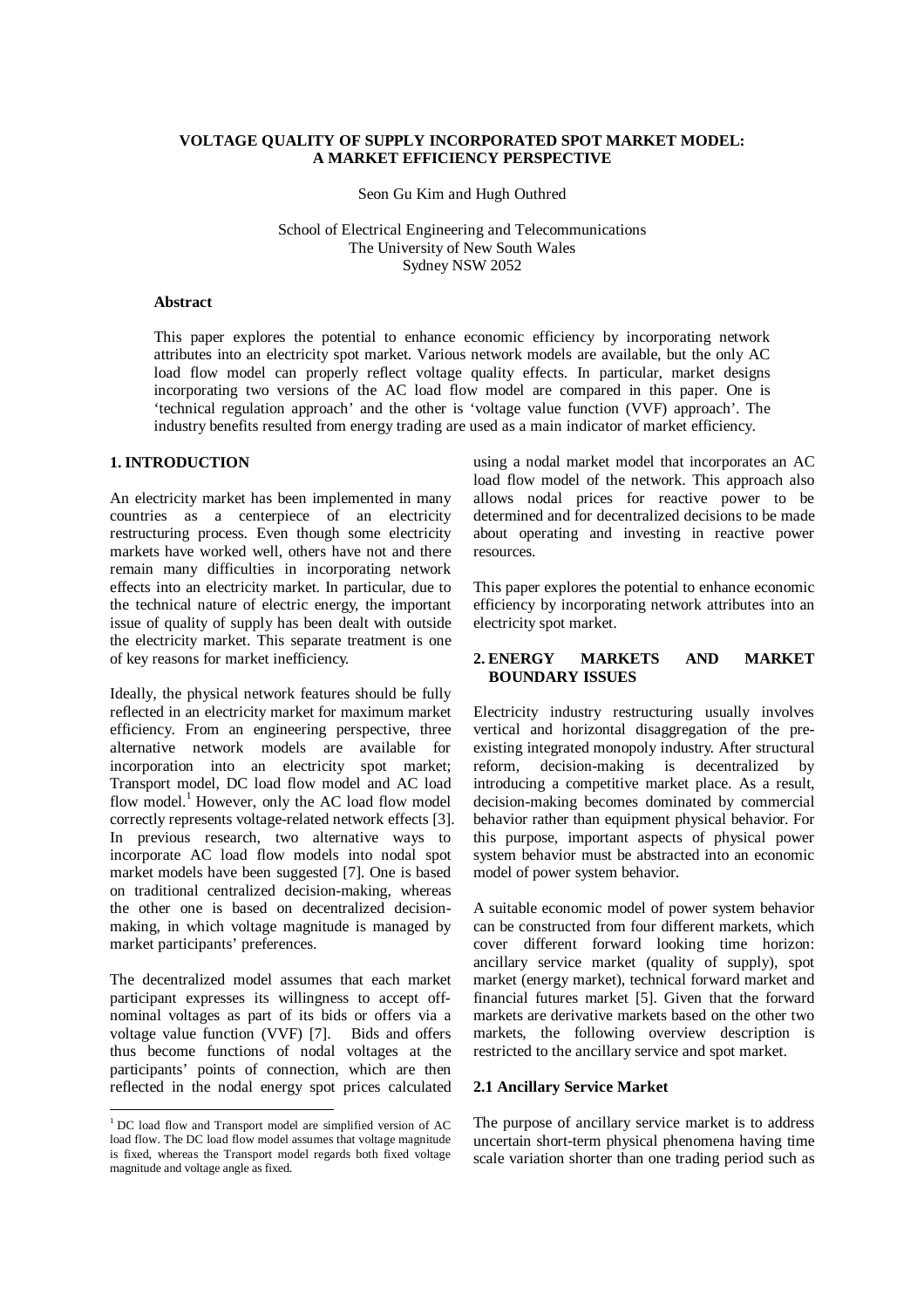power frequency, supply availability, voltage magnitude and waveform purity. These issues have traditionally been addressed by implementing 'technical standards' and 'code of conduct'. However, it might be possible to address some quality of supply attributes using a commercial approach as will be illustrated in this paper [5].

The requirement for ancillary service fundamentally arises because the spot market is solved at discrete intervals (e.g. 30 minutes), which is an abstraction from continuous power system operation. Also, it is difficult to commercialize some aspects of ancillary services, which broadly include [6]: (1) implementing the outcomes of commercial transactions, to the extent that these lie within acceptable operating boundaries, (2) maintaining availability and quality of supply at levels sufficient to validate the assumption of commodity-like behavior in the main commercial market.

More specifically, ancillary services are closely relevant to short-term system operation and could include following services:

- short-term energy balancing and maintaining system Supporting spot market implementation, mainly frequency.
- Experiment quality of supply once that system • Supporting quality of supply other than system security.
- supporting system Text<br>island of power systems. Supporting system restoration from black out or

## **2.2 Spot Market**

The spot market implements energy trading for the next spot market interval, typically 30 minutes or one hour. Ideally, the spot market for one interval should be solved independently for all other market intervals of the spot market. Therefore, the spot market algorithm should be a set of algebraic rather than differential equations. As well explained in [4, 9], the spot energy market could be organized based on economic market equilibrium. Each participant would submit offers to sell energy or bids to buy energy in the next half hour. Then, these offers and bids would be processed to derive an equilibrium point, in which supply and demand intersect.

The price setting process for a given market interval is illustrated by drawing the aggregated supply and demand curves in price-quantity plane. The aggregated supply curve is obtained by summing up all individual producer supply curve. An individual producer supply curve is a schedule showing the quantity that a producer would be prepared to sell at each level of price. Fig. 1 is a simple example of

market equilibrium.



The equilibrium curve could show how the industry benefits are created by the trading. Suppose that the supply curve intercepts the demand curve at point  $(Q^*$ , P\* ). This point is called competitive equilibrium, at which a stable quantity and price of commodity in the market is defined. In the figure, the area bordered by the vertical axis at  $Q^*$ , horizontal axis and the demand curve is the total potential benefits obtained by demand sides. The area below the supply curve and the vertical axis at  $O^*$  is the total possible cost expended in the production process. Accordingly, the industry benefits are the difference between total demand benefits and total supply cost.

#### **2.3 Market Boundary**

The spot energy market solution determines the target energy transactions of buyers and sellers, which the power system operator then attempts to achieve through the use of ancillary services, such as automatic generation, frequency and voltage control. Security considerations may also constrain permissible spot market outcomes. Thus, there is a two-way interface between ancillary services and spot market. There are also inevitable overlaps. Thus, the energy spot market and ancillary service markets should be coordinated in order to achieve economic efficiency and physical feasibility.

One possible approach for overcoming the market boundary is to more fully integrate network phenomena into the energy spot market. For this purpose, Nodal Auction Model (NAM) is originally proposed in [5], in which power system network can be modeled by using a load flow formulation as a means of network incorporation into spot market.

#### **3. NETWORK EMBEDDED SPOT MARKET**

The AC load flow model accurately represents physical network characteristics, whereas more simplified network representation such as the DC load flow model or Transport flow model cannot address voltage quality related network effects. Therefore,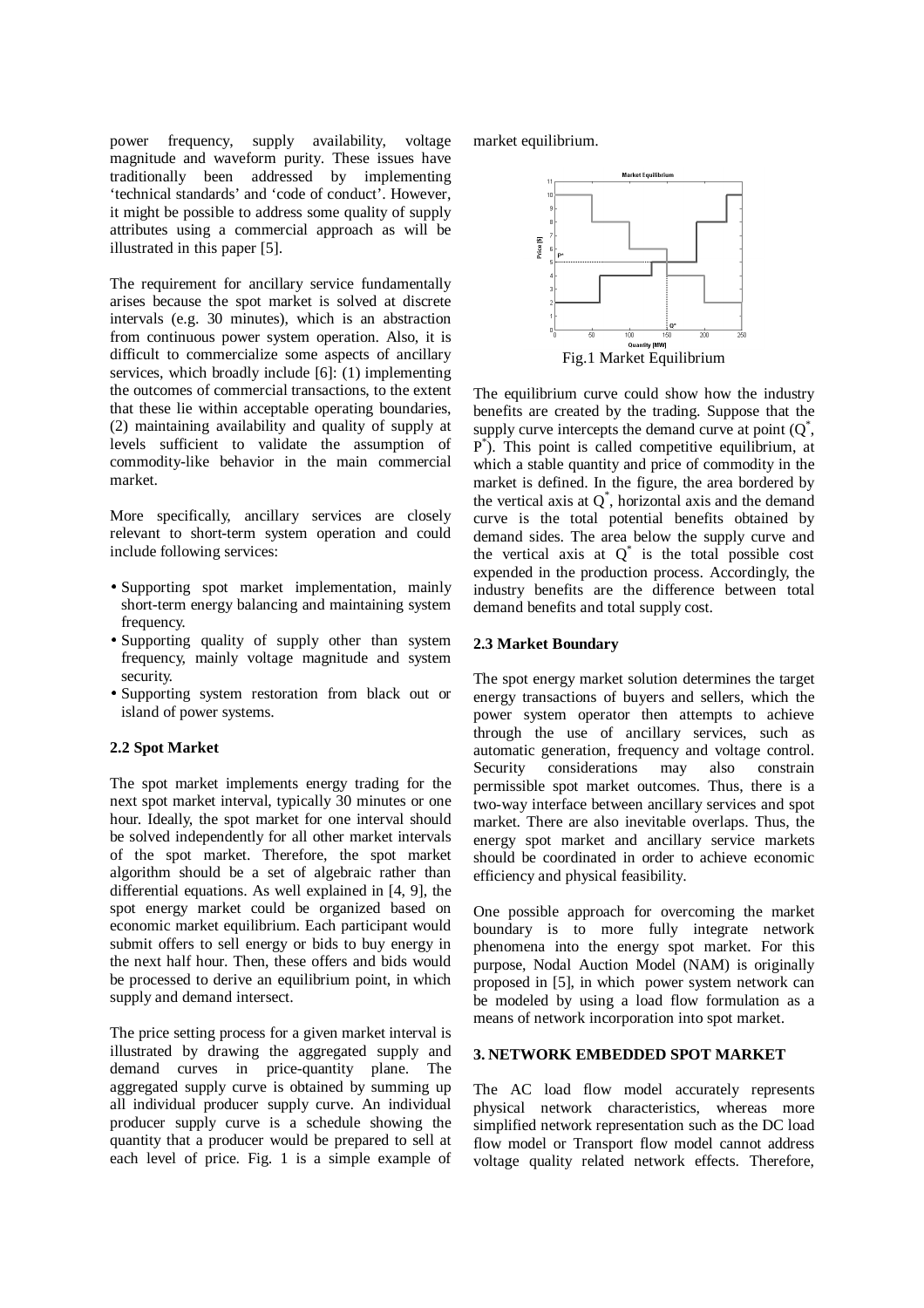only the AC load flow model will be discussed here.

#### **3.1 Network System Representation**

Even though a wave equation representation might be needed to model a network exactly, the  $\pi$ -equivalent circuit model for medium length transmission line is normally used in an AC load flow model. The 2-node  $\pi$ -equivalent circuit for a transmission line appears in Fig. 2. The  $\pi$  equivalent circuit of transmission is expressed by self-admittance  $(Y_k, Y_i)$  and mutual admittance  $(Y_{ki})$ .

Assume that each node (node k) is connected to every node (node  $1,2,3,\dots,n$ ) in the network by one or more transmission lines.



Fig.2 π-Equivalent Circuit

For an n-bus system, the electric power flow at node k in polar form is shown in Equation (1).

$$
P_k = V_k \sum_{j=1}^n V_j (G_{kj} \cos \theta_{kj} + B_{kj} \sin \theta_{kj})
$$
  
\n
$$
Q_k = V_k \sum_{j=1}^n V_j (G_{kj} \sin \theta_{kj} - B_{kj} \cos \theta_{kj})
$$
\n(1)

where, k=1,2, ....,n.  $G_{ki}$  and  $B_{ki}$  are the real and imaginary parts of mutual admittance  $Y_{ki}$  between node k and j respectively.  $\theta_{kj}$  is voltage angle difference between k and j. Moreover, the network loss  $(P_{kj}^L, Q_{kj}^L)$  in the line between k and j is shown in Equation (2):

$$
P_{kj}^{L} = G_{kj} (V_k^2 + V_j^2 - 2 \cdot V_k V_j \cos \theta_{kj})
$$
  
\n
$$
Q_{kj}^{L} = B_{kj} (-V_k^2 - V_j^2 + 2 \cdot V_k V_j \cos \theta_{kj})
$$
\n(2)

For the purposes of considering line thermal rating, attention is focused on the apparent power flow and the apparent power flow is used as a criterion of network flow limit. Thus, the apparent power on network line between node k and node j should be more than minimum line limit as well as less than maximum line limit. Given that line limit is considered at steady state thermal limit  $(P_{kj}^C)$ , the minimum limit and maximum limit have same magnitude and opposite sign.  $(P_{kj}^{Cmax} = P_{kj}^{Cmax} = P_{kj}^{C})$ . Thus, network flow constraint function is shown in Equation (3).

$$
P_{kj}^{C \ max} \leq S_{kj} (= P_{kj} + jQ_{kj}) \leq P_{kj}^{C \ max} \tag{3}
$$

### **3.2 Network Embedded Market: Nodal Auction Model (NAM)**

Since electric energy is governed by the laws of physics rather than commercial contract, the existence of network should be properly reflected in setting market prices, thus, network incorporated spot market framework is suggested as a form of Nodal Auction Model (NAM) [5]. In particular, spot market mechanism of nodal auction model that is based on auction mechanism has strength to avoid the physical inconsistency of bilateral trading mechanism, which could not comply the law of physics.

An auction algorithm is used to establish a set of nodal prices for each energy market period. Market participants submit a number of bids and offers, each of which consists of a price, a minimum quantity and maximum quantity such as  $(p_i, q_i^{min}, q_i^{max})$ . These bids are then dispatched so that the net total value of the accepted bids is maximized, subject to network losses and flow constraints. If a bid is submitted by a consumer, then the consumer is indicating a wiliness to consume any quantity  $x_i$  such that  $q_i^{\min} \leq -x_i \leq q_i^{\max}$ if the price to be paid is  $p_k$  or less. Most consumers will submit bids with  $q_i^{\min} \le 0$  and  $q_i^{\max} = 0$ . Meanwhile, if the bid is submitted by a generator, then the generator is indicating a wiliness to generate any quantity  $x_i$  such that  $q_i^{min} \le x_i \le q_i^{max}$  if the price to be paid is  $p_k$  or more. Most generators will submit bids with  $q_i^{min} = 0$  and  $q_i^{max} \ge 0$ .

Assume that the network model in the auction process has N nodes and bids  $(S_i, B_i)$  are submitted by generators and consumers located at various nodes. Then, network incorporated optimal dispatch of bids is achieved by following mathematic model at node k [5].

$$
\max f(x, \sigma) = [x_i]^T \cdot [P_{x_i}]
$$
\n
$$
s.t
$$
\n
$$
g(\sigma, x) + \sum_{\beta_i \in S_i \cup B_i} x_i = 0
$$
\n
$$
h(\sigma, x) \le 0
$$
\n
$$
0 \le x_i \le q_i \quad \text{if } i \in Seller
$$
\n
$$
-q_i \le x_i \le 0 \quad \text{if } i \in Buyer
$$
\n
$$
f(\sigma, x) = 0
$$

where  $\sigma$  is network state vector such as voltage magnitude and voltage angle,  $x_i$  is optimal active power dispatch for market participant i,  $g_k(\sigma, x)$  is real valued function of network state vector, expressing sum of power flow into node k on each transmission line incident on node k and  $h_k(\sigma, x)$  is vector valued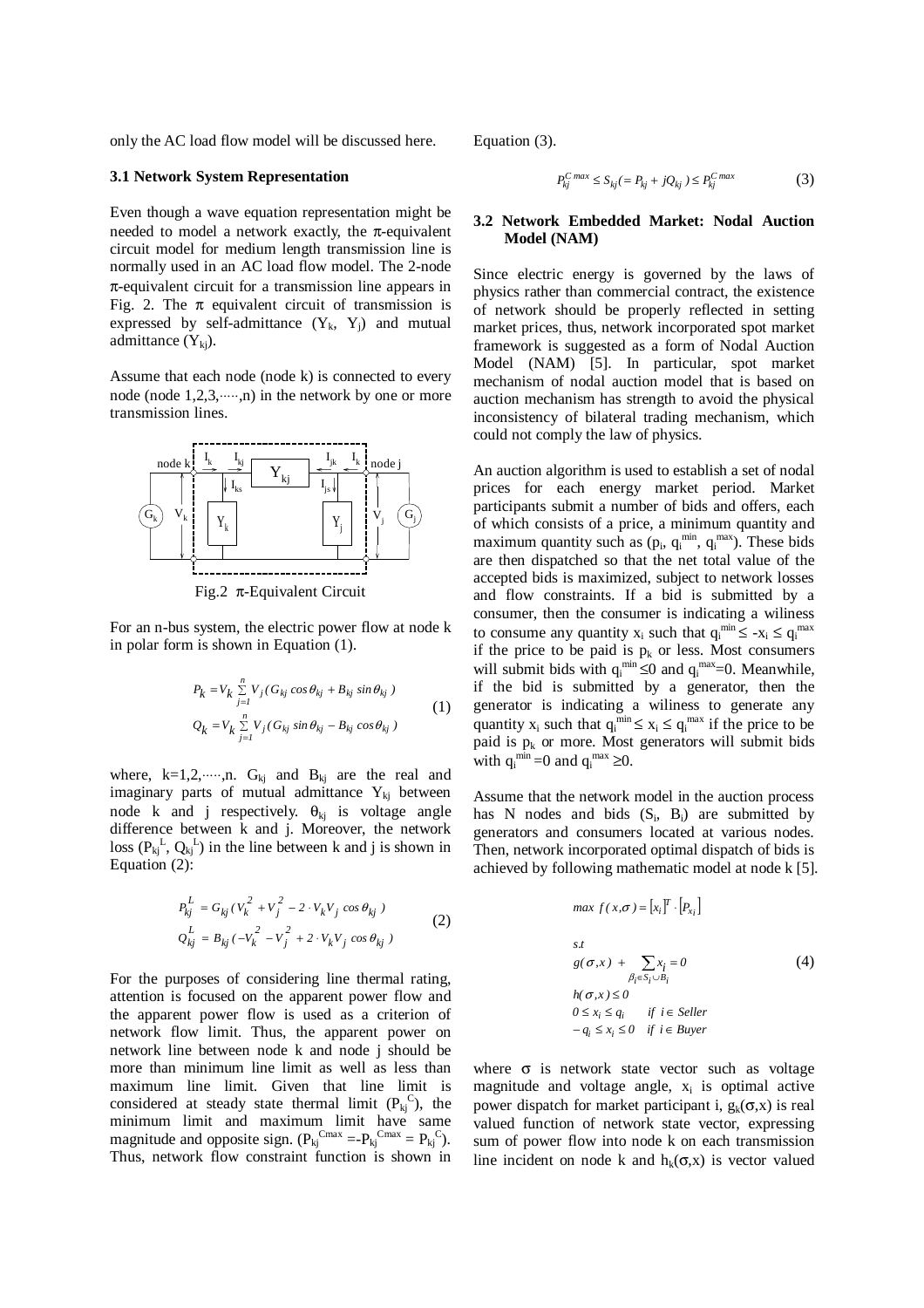function of the network state vector and the bids  $x_i$ , expressing constraints on the operation of the electricity industry such as line power flow.

The mathematic form of above optimal dispatch for active power becomes a constrained nonlinear program (NLP) and is quite similar to generic optimal power flow. However, even though the mathematic feature is very similar to classical optimal power flow (OPF), its solution algorithm is quite different. The most obvious distinction is that the nodal auction model regards demand as changeable, whereas the optimal power flow takes demand as a fixed system requirement.

#### **4. VOLTAGE QUALITY OF SUPPLY INCORPORATED SPOT MARKET MODEL**

The nodal auction model covers the time frame from very short-term quality issues. A quality attribute can be incorporated into the  $h_k(\sigma, x)$  function only if it can be expressed in terms of voltage angle and magnitude. Here, we should keep in mind that if the quality valued function expressed by state variables is not incorporated into nodal auction model, the established shadow price of that quality attribute is never the market clearing price. This implies that we need a proper quality attribute value function in order to get the correct competitive market price.

# **4.1 Voltage Quality of Supply Arrangement**

Electrical equipment is designed on the basis of certain expectations of quality of supply. In commercial terms, quality defines the tradable commodity and purchasers will have certain expectations of quality of supply.

Traditionally, voltage quality has been maintained by technical standards and codes of conduct. Accordingly, one possible approach for voltage quality arrangement is to retain technical standard and rules of conduct for voltage quality of supply. Intuitively, it is recommended that the technical standard method be used in initial stage of competitive electricity industry. Moreover, some proper cost allocation process is required in implementing the technical standard in order to recover the cost of voltage quality supplier.

In addition, market-based approach could be considered for setting targets for voltage quality. As a market-based approach, instead of using voltage constraint in nodal auction algorithm, the voltage quality expressed by voltage magnitude and angle, which is called as 'voltage value function (VVF)', is incorporated into the optimization algorithm by relaxing voltage constraint. The voltage value function method is originally suggested in [5], and a plausible

function model is featured in [7]. The voltage quality is maintained by market participants in the suggested VVF based market model. A detailed description of voltage value function will be described in next subsection.

Unfortunately, market-based voltage quality embedded market never means that real time system operation is no more required. Even though marketbased voltage quality attribute is incorporated into spot market, short-term technical control would still be required for the time scale shorter than the spot market period.

# **4.2 Voltage Value Function (VVF)**

If the reactive element of network impedance is ignored in Fig.2, the approximate power loss  $P_{Loss}$ between node k and node j is given by

$$
P_{Loss} \approx \frac{P_j^2 \cdot r_{kj}}{V_j^2} \tag{5}
$$

Assume that the voltage technical regulation is relaxed and power demand  $P_i$  at node j is fixed for implementing market-based voltage quality approach. Then, the system voltage tends to be maintained as high as possible in order to decrease the power system loss. However, electrical equipment is designed to operate within an allowed voltage range that market participants may wish to specify in the form of 'allowable voltage range'. Accordingly, if the nodal voltage magnitude is outside the allowable voltage range, it may cause some additional cost due to insulation degradation and higher voltage or current related losses. The additional cost as a function of voltage magnitude can be incorporated into the participants bidding functions.

By incorporating VVFs into bidding functions, market participants can express their willingness to buy or sell electric energy as a function of voltage. Sellers would expect a higher price to compensate for the additional risk of damage to their facilities if the voltage became either lower or higher than their equipment's allowable voltage range, whereas the buyer would be not be willing to pay as much if their electrical facilities are exposed to voltage either lower or higher than their equipment's allowable voltage range. Thus, the price outside the allowable voltage range could be expressed as relative price with respect to the price of inside boundary using 'additional cost' and 'reduced payment', which is depended on voltage magnitude as follow.

$$
p^* [I + p(V_k)]
$$
 for seller  

$$
p^* [I - p(V_k)]
$$
 for buyer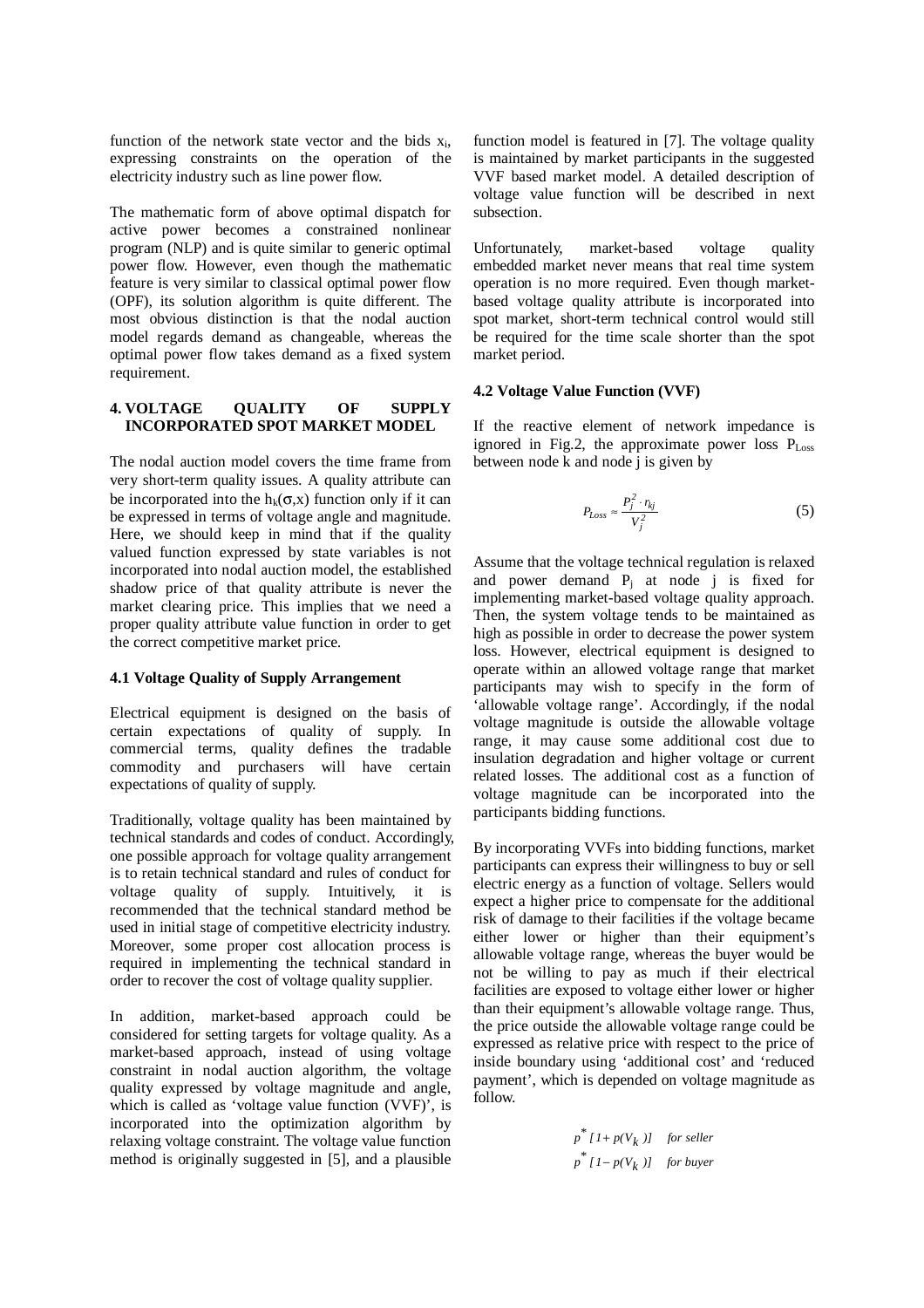where,  $p^*$  is market participant's price for inside of boundary and  $p(V_k)$  is the additional cost and reduced payment at node k.

The price difference between inside boundary and outside boundary could be used as a voltage quality preference of market participants. This preference is revealed as tolerance factor to auction center by market participants along with other bid data. In particular, the tolerance factor will provide important role to protect the extremely voltage increase caused by the relaxation of voltage limits.

Given that the voltage value function is used as objective function of electricity trading, the function modeling is inevitably limited to twice-differentiable continuous function in order to be used in a constrained nonlinear programming problem. Taking into this limitation, the following voltage value function of market participant *i* is suggested in [7].

$$
p_i(V_k) = p_i^* \cdot \pi_i(V_k)
$$
\n
$$
= p_i^* \cdot \pi_i(V_k) \begin{vmatrix}\n1 + a_i \cdot (V_i^{min} - V_k)^3 & \text{if } V_k < V_i^{min} \\
1 & \text{if } V_i^{min} < V_k < V^{max}\n\end{vmatrix} \quad (6)
$$
\n
$$
1 + \gamma_i \cdot (V_k - V_i^{max})^3 & \text{if } V_k > V_i^{max}
$$

As discussed above, market participants reveal their quality preference using tolerance factor  $\alpha_i$ , and  $\gamma_i$ properly, and the value of tolerance factor should have opposite sign for seller and buyer. Thus, many different type of voltage value function could be given by just changing parameters ( $V_i^{min}$ ,  $V_i^{max}$ ,  $\alpha_i$ , and  $\gamma_i$ ).

For illustration of voltage value function, the Case 4 model in the Table 3 is given in Fig. 3. In Case 4, the voltage value function (VVF) is approximately modeled as follow; seller is elastic to lower voltage  $(\alpha_i = 4000, V_i^{min} = 0.95[p.u.])$  as well as to upper voltage ( $\gamma_i = 4000$ ,  $V_i^{max} = 1.05[p.u.]$ ). Similarly, buyer is elastic to lower voltage ( $\alpha_i$  = -4000, V<sub>i</sub><sup>min</sup> = 0.95[p.u.]) as well as upper voltage ( $\gamma_i = -4000$ ,  $V_i^{max}$ = 1.05[p.u.]). The VVF curves are illustrated with \$2/kwh for seller and \$4/kwh for buyer within range price, respectively.



Fig. 3 Voltage Value Function (VVF) Curve

### **4.3 Mathematic Modeling**

Based on the Nodal Auction Model (NAM) discussed above, the network related constraints to be incorporated into the basic algorithm of nodal auction model as form of equation (4) should include active power balance, reactive power balance, nodal voltage limit, reactive power generation limit and network flow limit [1, 7].

Regarding active power balance, the injected active power by both supplier and buyer should be equal to active power outlet to network system with respect to every node. In addition, dispatched active power should not exceed the quantity that market participants revealed in bidding process.

$$
\sum_{j=1}^{n} V_k V_j (G_{kj} \cos \theta_{kj} + B_{kj} \sin \theta_{kj}) + \sum_{\beta_i \in S_i \cup B_i} x_i = 0 \tag{7}
$$

where,  $x_i$  is bid active power by seller  $(S_i)$  and buyer (Bi). Similar to active power balance, the reactive power provided by a supplier such as a generator or reactive power compensator  $(y_k)$  and absorbed by a buyer should be equal to reactive power outlet to network system with respect to every node. In demand side, reactive requirement is modeled by the affine function [2], which is proportional to active power as well as load power factor  $(\varphi_i)$ .

$$
\sum_{j=l}^{n} V_k V_j (G_{kj} \sin \theta_{kj} - B_{kj} \cos \theta_{kj}) + y_k + \sum_{\beta_i \in B_i} \varphi_i \cdot x_i = 0
$$
 (8)

Moreover, since a reactive power supplier could either produce or absorb reactive power, its reactive production is managed between negative (absorption) maximum and positive (production) maximum limit.

$$
Q_k^{min} \le Q_k \le Q_k^{max} \tag{9}
$$

At nodes where voltage value functions are not implemented (e.g. technical standard), nodal voltage should be kept within an appropriate range.

$$
V_k^{min} \le V_k \le V_k^{max} \tag{10}
$$

The flow on a line should not exceed its allowable capacity set by a security constraint. Nor should the line flow exceed the steady state thermal limit. In practice, if power flow from node k to j,  $S_{ki}$ , is positive and its magnitude is limited by a thermal capacity  $(P_{kj}^{Cmax})$ , then the opposite power flow from node j to node k,  $S_{ik}$ , should not exceed the steady state thermal limit with the opposite sign. Therefore, the lower limit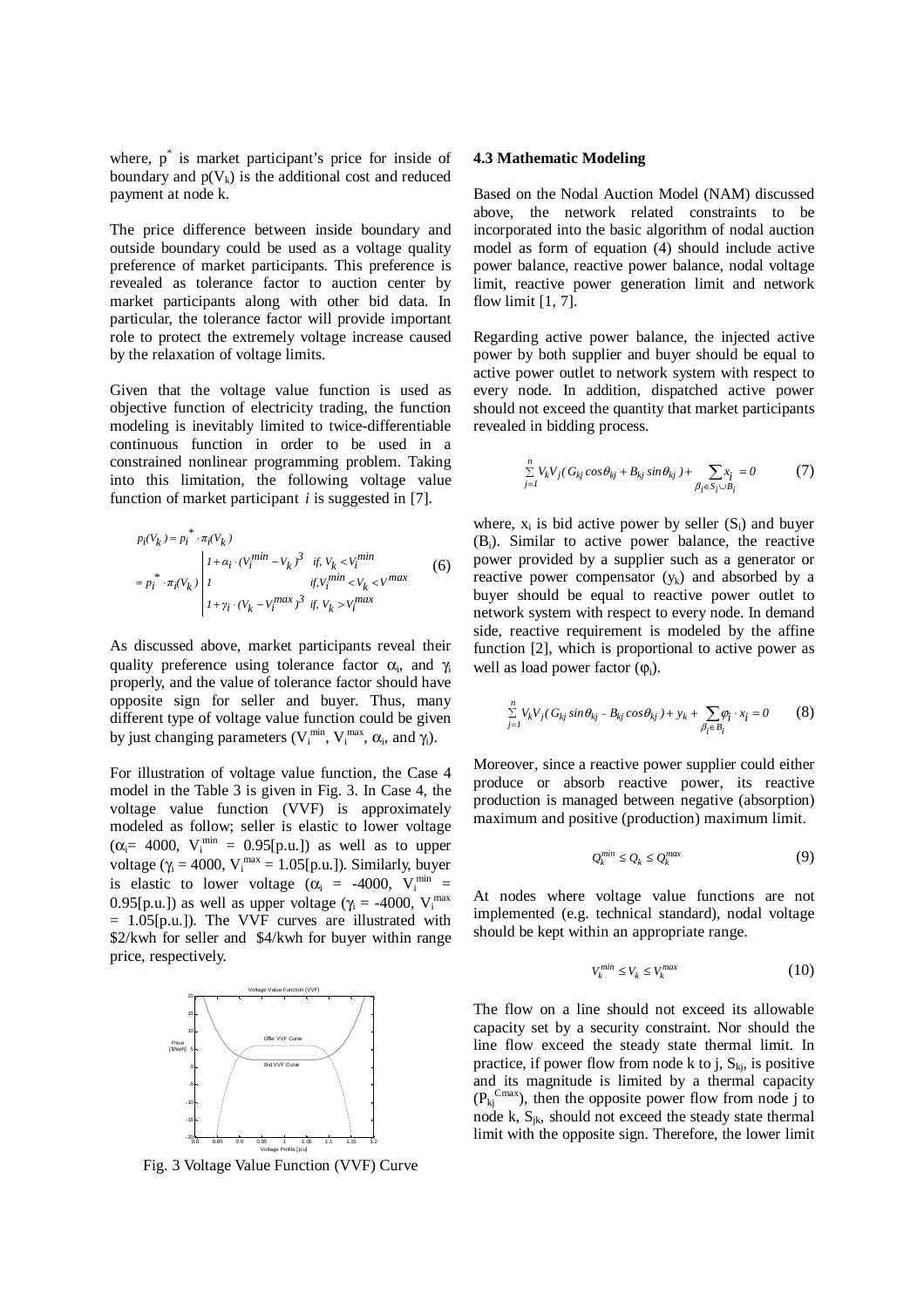of line flow is same as upper limit with opposite sign. The constraint equation could be given by equation (3).

As a result, basic nodal auction algorithm formulation, equation (4) could be re-modeled as follow using both voltage value function and network constraint equations at node k.

$$
max f(x, \sigma) = [x_i]^T \cdot [P_{xi}] = \sum_{\beta_i \in S_i \cup B_i} x_i \cdot P_i^* \cdot \pi_i(V_k)
$$
  
s.t  

$$
\sum_{j=1}^n V_k V_j (G_{kj} \cos \theta_{kj} + B_{kj} \sin \theta_{kj}) + \sum_{\beta_i \in S_i \cup B_i} x_i = 0
$$
  

$$
\sum_{j=1}^n V_k V_j (G_{kj} \sin \theta_{kj} - B_{kj} \cos \theta_{kj}) + y_k + \sum_{\beta_i \in B_i} \varphi_i \cdot x_i = 0
$$
  

$$
V_k^{min} \le V_k \le V_k^{max}
$$
  

$$
Q_k^{min} \le Q_k \le Q_k^{max}
$$
  

$$
0 \le x_i \le q_i
$$
 if  $i \in Seller$   

$$
-q_i \le x_i \le 0
$$
 if  $i \in Buyer$   

$$
P_{kj}^{C max} \le S_{kj} \le P_{kj}^{C max}
$$

where,  $x_i$  is optimal active power dispatch for market participant i,  $y_k$  is optimal reactive dispatch at node k, σ is network state vector (V,θ),  $\pi_i(V_k)$  is voltage value function for market participant i,  $\alpha_i$  is lower voltage tolerance if  $V_k < V_i^{min}$ ,  $\gamma_i$  is upper voltage tolerance if  $V_k > V_i^{min}$ ,  $p_{xi}$  is willingness to buy or sell active power if  $V_k^{\min} < V_k < V_k^{\max}$ ,  $V_k^{\min}$  and  $V_k^{\max}$  are participants' minimum and maximum preferred voltage located at node k respectively,  $V_k$  is network voltage at node k and  $\beta_i$  is bidding data from seller and buyer.

#### **4.4 Computation Algorithm**

The computation task for auction process depends on the network representation, which is expressed by  $g_k(\sigma, x, y)$  and  $h_k(\sigma, x, y)$ . Since  $g_k(\sigma, x, y)$  and  $h_k(\sigma, x, y)$ include nonlinear equations, the mathematic model should be computed by a nonlinear optimization technique. In this paper, the optimization computation is implemented by MATLAB embedded function, which is based on sequential quadratic programming (SQP) [10, 11].

The solution algorithm of SQP consists of three major steps as follow. The first is to find a search direction and then a design value x for the current iteration through a Quadratic Programming (QP) subprogram. In this subprogram, the step size is determined by an appropriate line search direction. Secondly, the current iteration design value produced by QP subprogram is used to test convergence to the optimal value. Finally, the Hessian matrix is updated using quasi-Newton updating method for the next iteration if the solution of current iteration does not satisfy feasibility and optimality. Each step is described in detail as follow.

• *Quadratic Programming Subprogram*: given that finding an optimal solution is mainly based on the search technique, the QP subprogram that yields search direction as well as step size is at the heart of the SQP. The QP subprogram is based on expanding the objective function quadratically as well as constraint function linearly. Thus, QP subprogram becomes a simple nonlinear program with linear constraints. This is why we call this algorithm Sequential Quadratic Programming.

If current iterated design value does not satisfy the optimization, it is required to get the design value of next iteration,  $x^{k+1} = x^k + \omega \, d$  in which  $\omega$  is an optimal step size at k<sup>th</sup> iteration. For this, the search direction vector *d* is firstly calculated, then, the step size has to be calculated. The step size calculations are based on simultaneously decreasing the objective value as well as improving the constraint satisfaction.

• *Convergence Check*: once design value is obtained at each iteration, the value is checked to see if it satisfies the KT conditions as well as all constraint conditions. Obviously, calculating Lagrange multiplier is required to verify the KT condition as well as other additional operations such as setting up merit function, metric replacement of Hessian matrix. After then, the optimal value and constraint value are checked to see if they have converged within pre-determined error.

• *Updating the Hessian Matrix*: if the design value at the current iteration does not satisfy the convergence error, the main SQP algorithm should implement another iteration including QP subprogram. The most important information for moving one location to another in optimization problem is whether the selected direction is guaranteed to minimizing objective value. This information for minimizing direction could be given by the second order derivative of objective function (Hessian). The actual Hessian defined in QP subproblem is not used due to its complication in real implementation. Instead, the metric Hessian updated at each iteration is used.

As discussed, the nature of mathematic formulation is based on classical optimal power flow due to similar network constraint conditions. Thus, the main optimization scheme of the suggested voltage quality incorporated nodal auction algorithm is implemented with well verified OPF package [12] except that OPF program is modified to implement Nodal Auction Model.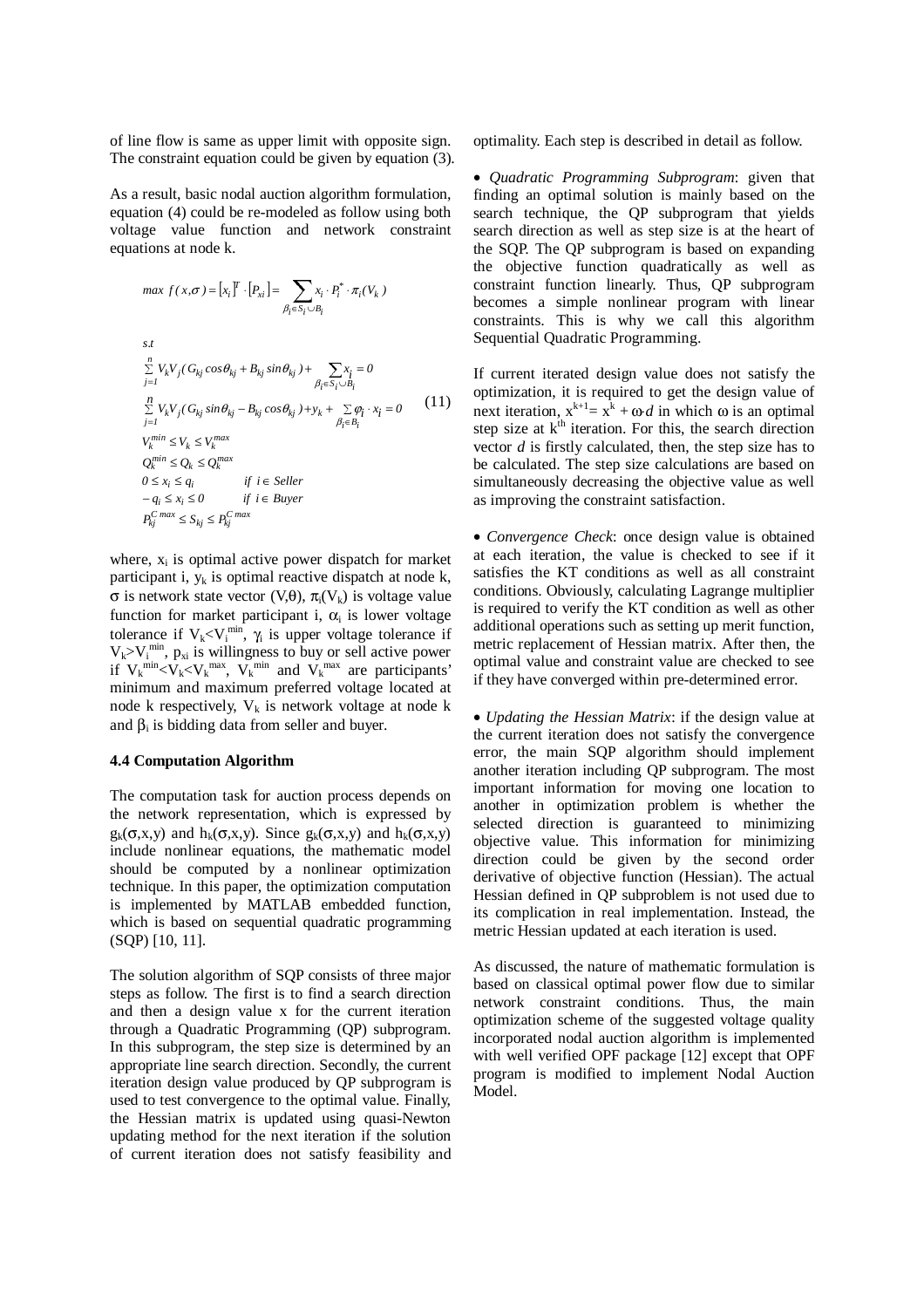

Fig. 4 Computation Algorithm of NAM

# **5. NUMERICAL TEST AND RESULTS**

## **5.1 System Model: 5-Bus System**

The simulation is implemented based on 5 bus system, which was used in [8]. The tested 5-bus system consists of two generator nodes and three load nodes as Figure 5.



Fig.5 5-Bus System Model

The parameters of transmission network are given in following Table 1, which is based on 100[MVA].

Table 1. Transmission Data

| Line<br>Name   | From | To | $\bf{R}$<br>[p.u.] | $\mathbf{X}_{\mathrm{L}}$<br>[p.u.] | $\mathbf{X}_{\mathbf{C}}$<br>[p.u.] |
|----------------|------|----|--------------------|-------------------------------------|-------------------------------------|
| $L_1$          | N    | S  | 0.02               | 0.06                                | 0.06                                |
| L <sub>2</sub> | N    | L  | 0.08               | 0.24                                | 0.05                                |
| L <sub>3</sub> | S    | L  | 0.06               | 0.18                                | 0.04                                |
| $L_4$          | S    | М  | 0.06               | 0.18                                | 0.04                                |
| $L_5$          | S    | E  | 0.04               | 0.12                                | 0.03                                |
| $L_6$          | L    | М  | 0.01               | 0.03                                | 0.02                                |
| $L_7$          | М    | Е  | 0.08               | 0.24                                | 0.05                                |

For market-based simulation, it is assumed that each node submits offers and bids data to the auction center to reveal the willingness to buy or sell electric energy with associated voltage value functions. As seen in Table 2, we have assumed that market participants have two equal blocks of generation and demand for this simple simulation. Note that reactive power generation of seller is given by lower and upper boundary, whereas the reactive consumption of buyer is expressed by means of power factor.

## **5.2 Market Data**

The following market data is submitted to the auction center as a bid data. Voltage lower and upper limit are only used in technical regulation simulation, whereas voltage tolerance factors  $(α, γ)$  are only used in VVF model-based simulation. Another three VVF model cases are implemented by just changing the voltage tolerance factor of offers and bids. Each offer and bid is represented as an independent generator unit at the concerned node.

Table 2. Offers and Bids Data (VVF Model Case 1) **Offers** 

| Name   Bus   $V^{min}$   $V^{max}$ |   |             | α  | $\mathbf v$ | q    | p | $Q^{min}$   $Q^{min}$ |     | P.F |
|------------------------------------|---|-------------|----|-------------|------|---|-----------------------|-----|-----|
| N1                                 | N | 0.95 1.05   | 40 | 40          | 0.75 | 2 | $-0.8$                | 0.8 |     |
| N <sub>2</sub>                     |   | 0.95 1.05   | 40 | 40          | 0.70 |   | $-0.6$                | 0.6 |     |
| S1                                 |   | $0.95$ 1.05 | 40 | 40          | 0.40 | 3 | $-0.3$                | 0.3 |     |
| S <sub>2</sub>                     |   | 0.95 1.05   | 40 | 40          | 0.20 | 6 | $-0.3$                | 0.3 |     |

where,  $V^{\min}$ ,  $V^{\max}$ ,  $Q^{\min}$ ,  $Q^{\max}$ , q is in [p.u.] and p is in [\$/kwh].

**Bids** 

| <b>Name</b>    | <b>Bus</b> | $V^{\min}$ | V <sub>max</sub>    | α     | γ     | q    | р | $\textbf{Q}^{\min}$ | $Q^{\min}$ | P.F  |
|----------------|------------|------------|---------------------|-------|-------|------|---|---------------------|------------|------|
| L1             |            |            | $0.95 \,   \, 1.05$ | $-40$ | $-40$ | 0.30 |   |                     |            | 0.98 |
| L2             |            |            | $0.95 \,   \, 1.05$ | $-40$ | $-40$ | 0.15 | 6 |                     |            | 0.98 |
| M1             | М          | 0.95       | 1.05                | $-40$ | $-40$ | 0.25 | 8 |                     |            | 0.98 |
| M2             | М          | 0.95       | 1.05                | $-40$ | $-40$ | 0.15 |   |                     |            | 0.98 |
| E1             | E          | 0.95       | 1.05                | $-40$ | $-40$ | 0.40 | 9 |                     |            | 0.98 |
| E <sub>2</sub> | E          | 0.95       | 1.05                | $-40$ | $-40$ | 0.20 | 8 |                     |            | 0.98 |

### **5.3 VVF Model Validation**

The purpose for proposing voltage value functions is to replace the existing 'technical standard method' with 'market based method' with respect to voltage quality of supply. Thus, results for the two methods are compared by means of the resulting nodal voltage profile in order to allow comparison.

The technical method is simulated by applying the same voltage constraint at every node  $(0.95 \le V \le 1.05)$ . Then, four VVF-based cases are simulated by changing voltage quality tolerance factor. Unlike the technical method, voltage limit at node is relaxed in VVF model cases, and thus nodal voltage regulation relies only on market participants' voltage quality preferences.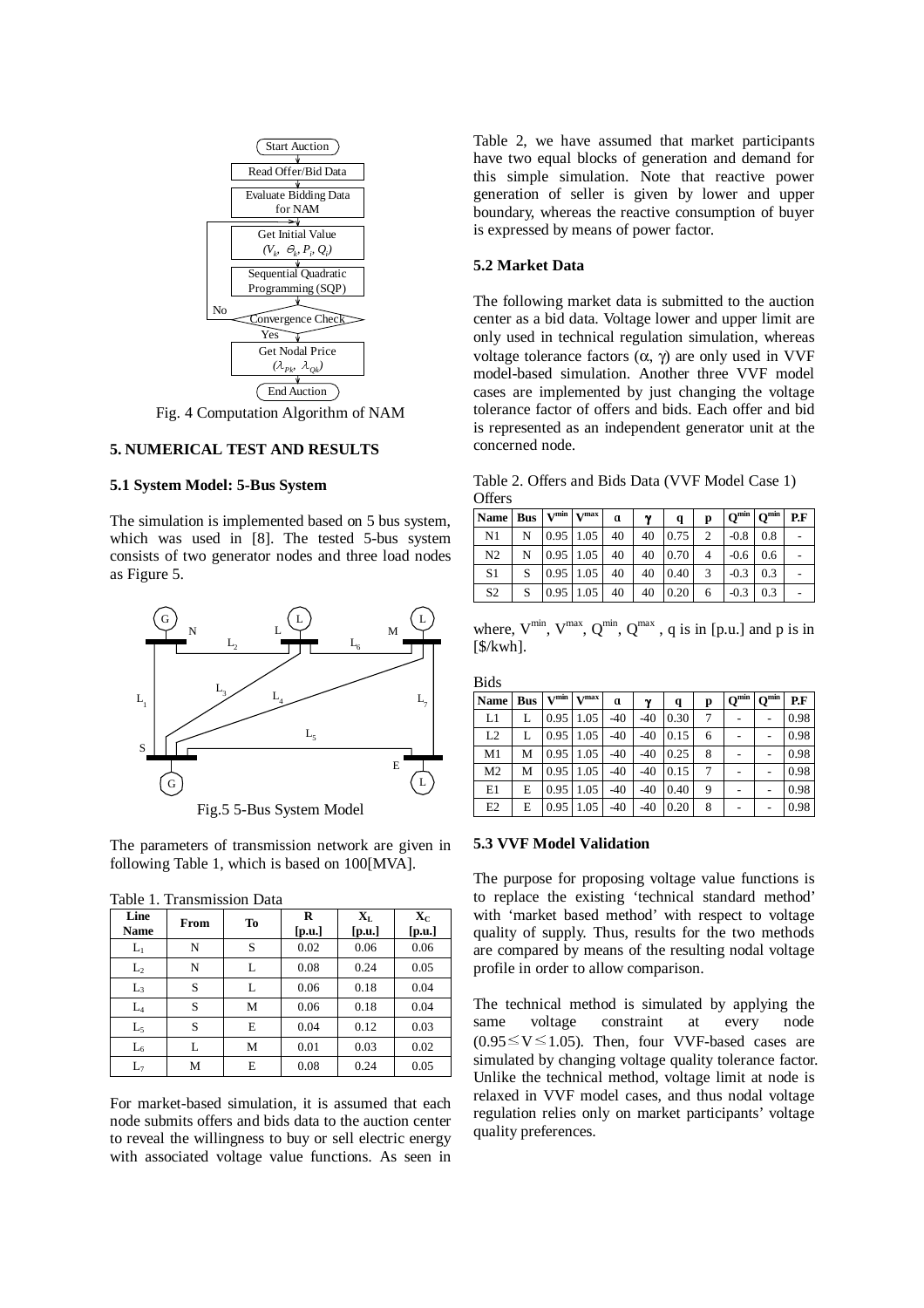As can be observed in Table 3, even though the voltage profile in VVF model tends to give a little higher voltage than technical method, it is very impressive that both results by Case 2 and Case 4 have quite similar level of voltage profile with technical method. This implies that if well estimated voltage tolerance factors are given, the voltage profile at nodes could be well self-regulated by means of market-based method in restructured electricity industry.

| <b>Model Case</b>                                                                                                  | N                   | S                   | L                   | М                   | E                   |
|--------------------------------------------------------------------------------------------------------------------|---------------------|---------------------|---------------------|---------------------|---------------------|
| <b>Technical Method</b><br>$[0.95 \le V \le 1.05]$                                                                 | 1.050               | 1.041               | 1.018               | 1.016               | 1.009               |
| VVF Method (Case 1)<br>$[\alpha_s = 40, \gamma_s = 40]$<br>$[\alpha_{\rm B} = -40, \gamma_{\rm B} = -40]$          | 1.078<br>(2.67%)    | 1.068<br>$(2.59\%)$ | 1.047<br>$(2.85\%)$ | 1.045<br>$(2.85\%)$ | 1.038<br>(2.87%)    |
| VVF Method (Case 2)<br>$\alpha_s = 4000$ , $\gamma_s = 4000$<br>$[\alpha_{\rm B} = -40, \gamma_{\rm B} = -40]$     | 1.053<br>$(0.29\%)$ | 1.044<br>$(0.29\%)$ | 1.021<br>$(0.29\%)$ | 1.020<br>$(0.39\%)$ | 1.012<br>$(0.30\%)$ |
| VVF Method (Case 3)<br>$[\alpha_s = 40, \gamma_s = 40]$<br>$[\alpha_{\rm B} = -4000, \gamma_{\rm B} = -4000]$      | 1.078<br>(2.67%)    | 1.068<br>$(2.59\%)$ | 1.047<br>$(2.85\%)$ | 1.045<br>$(2.85\%)$ | 1.038<br>(2.87%)    |
| VVF Method (Case 4)<br>[ $\alpha_s$ =4000, $\gamma_s$ =4000]<br>$[\alpha_{\rm B} = -4000, \gamma_{\rm B} = -4000]$ | 1.053<br>$(0.29\%)$ | 1.044<br>$(0.29\%)$ | 1.021<br>$(0.29\%)$ | 1.020<br>$(0.39\%)$ | 1.012<br>$(0.30\%)$ |



Fig. 6 Nodal Voltage Profile

#### **5.3 Market Efficiency by Market Participants**

The industry benefit is used as a key market efficiency indicator that can be used to explore the effect of changing the voltage quality preference of market participants. Given the same technical standard as in Table 3 and buyer's tolerance factors are set by  $\alpha_{\text{B}}$ = -4000 and  $\gamma_B$ = -4000, then the trading benefits produced by seller's response are shown in Table 4.

Table 4 Trading Benefits by Sellers' Participating [\$]

| <b>Benefits</b> | <b>Technical</b> | $\alpha_s = 40$ ,<br>$\gamma_s = 40$ | $\alpha$ <sub>s</sub> =400,<br>$\gamma_s = 400$ | $\alpha$ <sub>s</sub> =4000,<br>$\gamma_s = 4000$ |
|-----------------|------------------|--------------------------------------|-------------------------------------------------|---------------------------------------------------|
| Supplier        | 4.063            | 4.053                                | 4.059                                           | 4.062                                             |
| Consumer        | 11.250           | 11.250                               | 11.250                                          | 11.250                                            |
| <b>Network</b>  | 0.672            | 0.601                                | 0.648                                           | 0.663                                             |
| <b>Industry</b> | 7.187            | 7.190<br>$(\Delta 0.04\%)$           | 7.191<br>$(\Delta 0.06\%)$                      | 7.188<br>$(\Delta 0.01\%)$                        |

As a buyer's response case, there are two possible methods for buyers to change their voltage preferences; (1) change of  $V^{\text{min}}$ , (2) change of bid price. In this simulation, the former method is adopted. If seller's tolerance factors are set to  $\alpha_s$ = 4000,  $\gamma_s$ = 4000 and buyer's tolerance factors are set to  $\alpha_{\text{B}}$  = -4000,  $\gamma_B$ = -4000, then the effect on trading benefits by changing buyers'  $V^{min}$  is shown in Table 5.

Table 5 Trading Benefits by Buyers' Participating [\$]

| <b>Benefits</b> | ັ<br><b>Technical</b> | x <sub>z</sub> min<br>(0.98) | $\mathbf{x}$ <i>r</i> min<br>(0.99) | <u>.</u><br>$\mathbf{v}$ min<br>(1.00) |
|-----------------|-----------------------|------------------------------|-------------------------------------|----------------------------------------|
| Supplier        | 4.063                 | 4.062                        | 4.062                               | 4.062                                  |
| Consumer        | 11.250                | 11.250                       | 11.250                              | 11.250                                 |
| <b>Network</b>  | 0.672                 | 0.663                        | 0.663                               | 0.663                                  |
| <b>Industry</b> | 7.187                 | 7.188<br>$(\Delta 0.01\%)$   | 7.188<br>$(\Delta 0.01\%)$          | 7.188<br>$(\Delta 0.01\%)$             |

According to the two results, even though the magnitude of benefit increase is not prominent, it obviously tends to enhance the industry benefits in the market-based approach. This implies that given more precise tolerance factor are developed, market-based method for voltage quality of supply might be more efficient than technical standard method.





#### **5.4 Market Efficiency by Network Effects**

Voltage related network issues include network losses, voltage constraint and reactive power consumption. Accordingly, various network effects might be simulated in terms of network aspects such as line power flow limit, network loss, control source scarcity and nodal voltage magnitude. In this paper, the network effect by voltage control source scarcity is reviewed.

Let assume that tolerance factor of N-node and S-node be equally elastic source with  $\alpha_s$ = 4000,  $\gamma_s$ = 4000, and